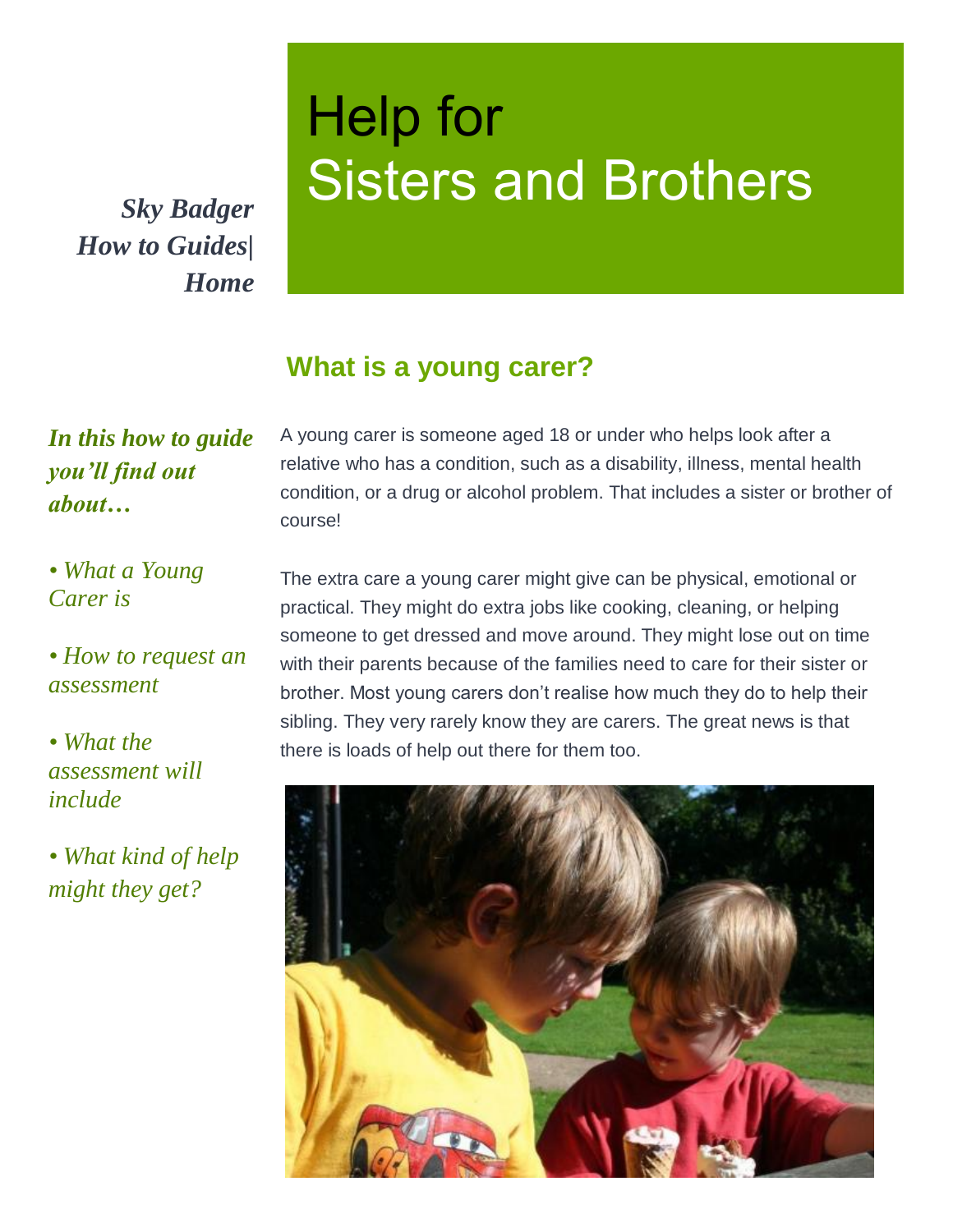#### **Getting a Young Carers Assessment**

To organize an assessment, you need to speak to a social worker (don't panic! These tend to be specialists working solely with families with disabled children so are experts at finding the right help for your whole family. You'll find your disability social worker team by contacting your local authority.)

They must visit you to carry out a "young carers needs assessment". The assessment will help everyone figure out what help your children need and what else they might be able to offer your family. Your local Authority have to do another assessment if you feel that your circumstances have changed. This might include a divorce or separation, a change of schools, a change in your disabled child's condition or anything else you think is impacting your other children's wellbeing.

## **What will the assessment include?**

**The assessment will look at your other children's….**

- ✓ education
- $\checkmark$  training
- $\checkmark$  leisure opportunities
- $\checkmark$  and your views about their future

They have to ask about your wishes and involve your children, you and anyone else you want to be involved.

All these people should receive a written record of the assessment. This should include whether the local authority thinks you need support, whether their services could provide you with that support, and whether they will give you that support. It should also explain what you can do if you or your parents disagree with the assessment.

# *Top Tips…*

*• Keep a diary about your other children and note when and how they are helping.*

*• Contact your Local Authority right away to find out what they offer for young carers.*

*• Check out your Local Authority's website to see if you can download the assessment criteria in advance.* 

*• When you have the assessment write down what is said and take note of names and job titles.*